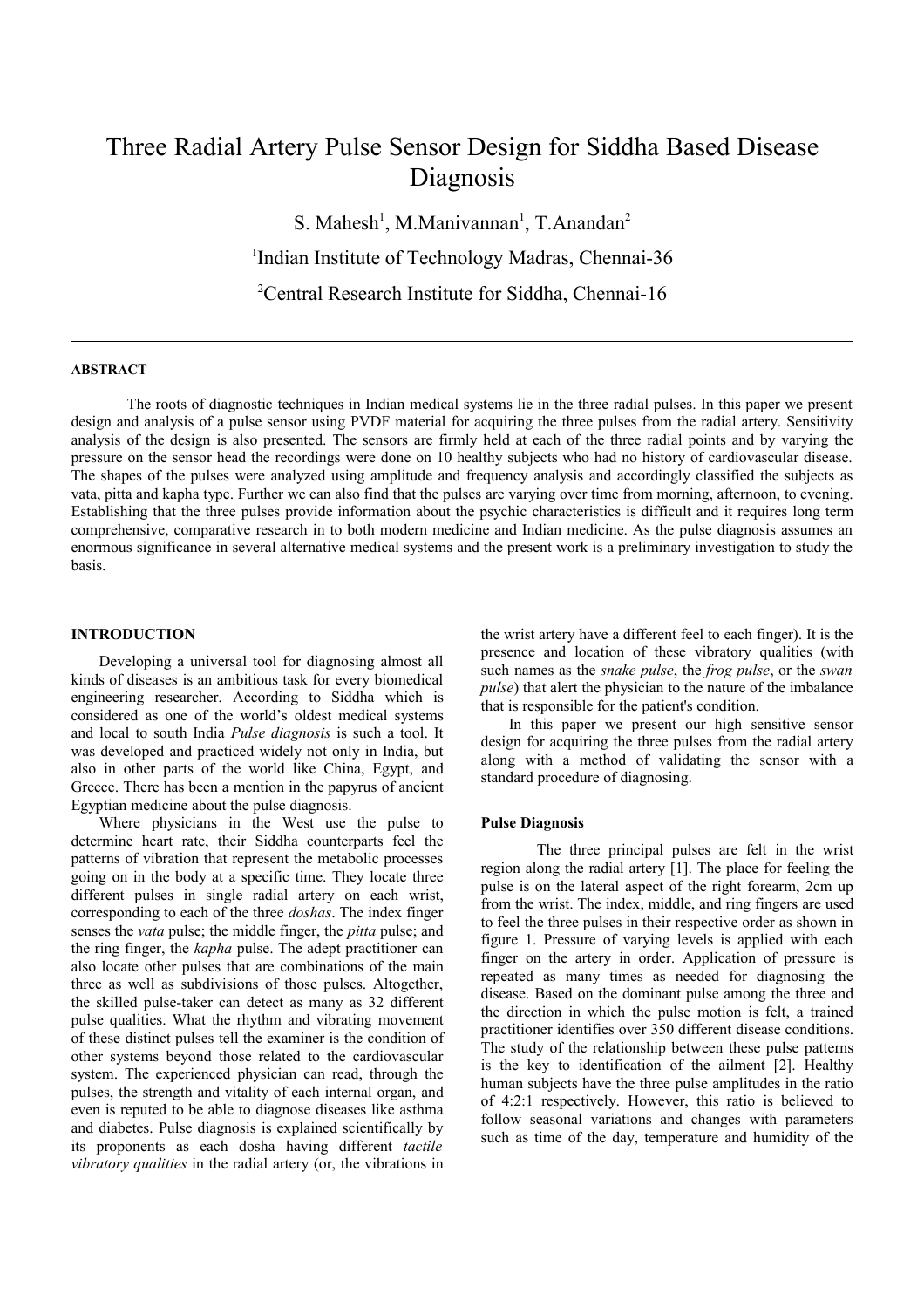skin. The right arm of male subjects and left arm of female subjects is used to read the pulse.



#### **Figure 1: The process of Pulse Diagnosis**

As shown in table 1, the three pulses could be differentiated using eight parameters namely location, rate, rhythm, force, gait, tension and volume, temperature, and vessel wall.

|                   | 1 <sup>st</sup> Pulse | $2^{nd}$ Pulse                                                                              | $3^{rd}$ Pulse          |
|-------------------|-----------------------|---------------------------------------------------------------------------------------------|-------------------------|
| Location          | Index                 | Middle                                                                                      | Ring                    |
| Frequency         | 80-95                 | 70-80                                                                                       | 50-60                   |
| Regularity        | Irregular             | Regular                                                                                     | Regular                 |
| Amplitude         | $Low +$               | $High++$                                                                                    | Moderate<br>$^{++}$     |
| Gait              | frog                  | Quick and Prominent,<br>leaps like a  strong, high  broad, like<br>amplitude,<br>like snake | deep, slow,<br>elephant |
| Tension<br>Volume | and Low               | High                                                                                        | Moderate                |
| Temperature       | Cold                  | Hot                                                                                         | Warm<br>to<br>cool      |
| Vessel wall       | Rough,<br>hard        | Elastic,<br>flexible                                                                        | Soft<br>thickening      |
|                   |                       |                                                                                             |                         |

**Table 1: Characteristics of Pulses**

#### **Related Works:**

Almost seventy years ago infrared optical sensors have been used as in photo-plethysmography (PPG) for cardiovascular pulse detection to measure the optical power variation which is due to absorption or scattering when the amount of blood in the measurement volume varies [3]. However, IR sensors donot measure the pressure directly. Recently piezoelectric sensors have been used for measuring pulse pressure directly where the mechanical stimulus generated by the pressure pulse in converted to an electrical signal for further signal processing. Sorvoja et.al. and Ruha et al., [4,5] describe utilization of new pressure sensitive materials like electromechanical film (EFMi) and polyvinylidene fluoride (PVDF) in sensors for pulse detection in the radial artery. Dupuis et.al. [6] describe use of a strain gauge differential pressure sensor in a measurement system, where a low pressure cuff was wrapped around the wrist and then the pressure modulation in the cuff caused by the pressure pulse was measured with strain gauges. Gagnadre et al., [7] describe the use of fiber optic sensors to detect heart rate. A multimode optical fiber was placed between two aluminum plates. The force generated by the pressure pulse caused variation in the modal distribution in the fiber and the pulse is detected using a photodetector.

The pulse type classification by varying contact pressure, a quantitative method has been introduced by Young-Zoon et al., (2000). Kazuo Kodama et al.,(1992) had taken the pulses of 123 adults volunteers and manual pulse diagnosis according to ayurvedic principles were carried out, then they concluded that vata increases with the lowering of total peripheral vascular resistance, proximal vascular resistance, pitta increase with the decrease of total peripheral vascular resistance, increase of vascular compliance and kapha increase correlate with the lowering of pulse rate and increase of total peripheral vascular resistance. These results were compared with biochemical and physiological diagnosis of the modern medicine thereafter and showed that the ayurvedic findings by manual method correlated well with the diagnosis of western medicine.

#### **Piezoelectric Based Sensors**

Our sensor is designed using a piezoelectric polymer known as PVDF (polyvinylidene fluoride). PVDF is a highly non-reactive and pure thermoplastic fluoropolymer. Polyvinylidene fluoride is a long chain semicrystalline polymer of the repeat unil (CH2-CF2). The monomer, vinylidene fluoride, CH2=CF2, has a large dipole moment, about 7.56 x 10-30 Cm. The monomer units polymerize in an orderly fashion to produce greater than 90 percent had-to-tail configuration; i.e. – CH2 – CF2  $-$  CH2 – CF2 - . Thus, the polymer exhibits an unusually high net dipole moment.

The properties of PVDF, including piezoelectricity, are highly influenced by the degree and type of crystalline structure. Therefore it is important to consider piezo film as a dynamic material that develops an electrical charge proportional to the change in mechanical stress, in our case pulse pressure. It does not operate in a static condition because of the rapid decay of the induced charge. The time constant is determined by the film's dielectric constant and internal resistance, as well as by the impedance of connected circuits. Among many constant characterising the material, we considered the coupling constant K, piezoelectric Strain Constant d, piezoelectric Stress Constant g, and Piezoelectric Hydrostatic Constant dh.

#### **Design of PVDF based Pulse Sensor**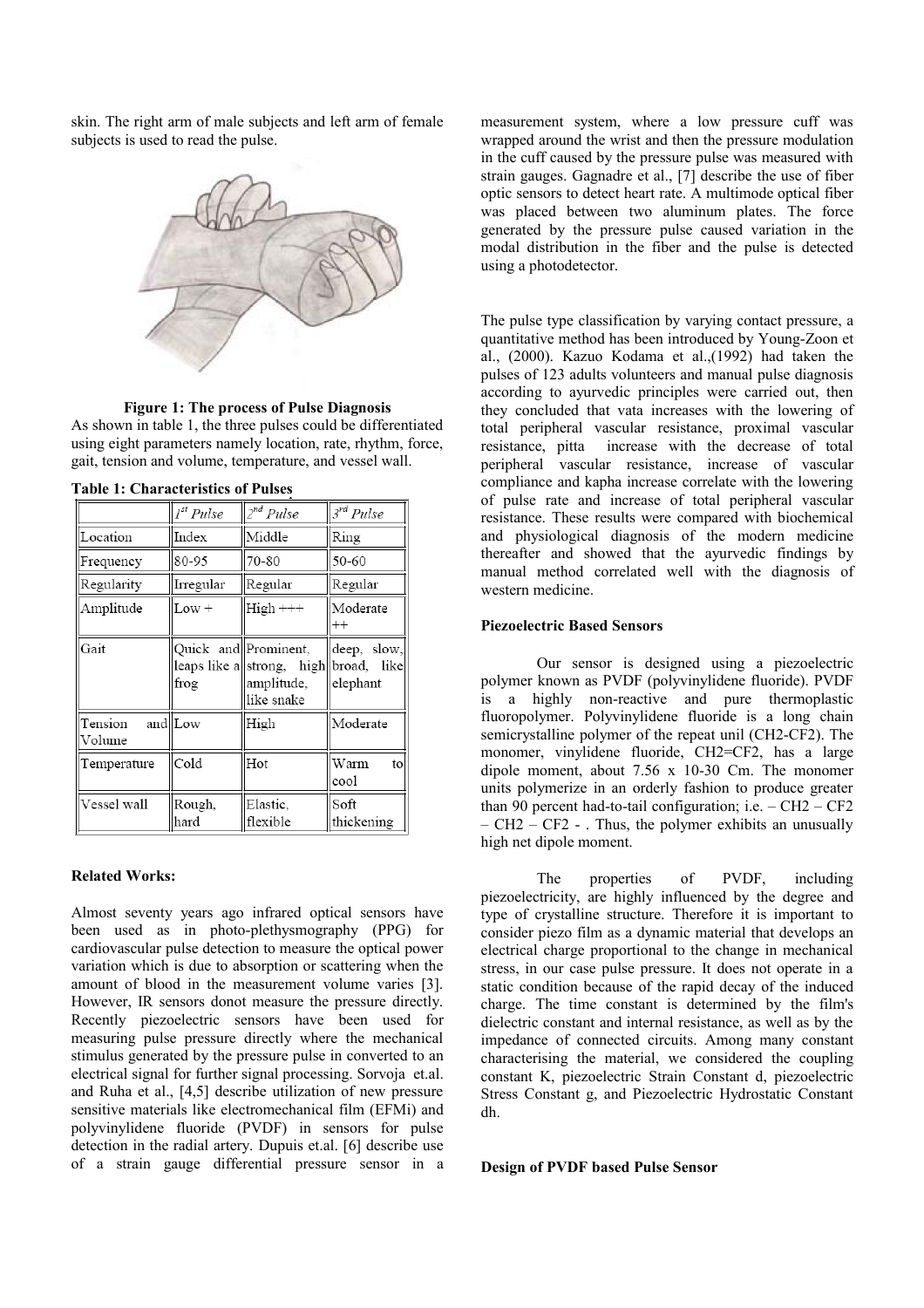The length of the PVDF required for our sensor was decided based on the following:

- the diameter of radial artery and the sheath above it. The radial artery diameter varies from 2mm-4mm and including sheath it will come up to 3mm-5mm.
- $\bullet$  the length should be more or twice the (diameter + sheath) and hence it is (5x2) mm that is 10mm.
- the length should be less than the distance between the two tendons (that is the Abductor pollicis longus and Extensores pollicis longus) between which the artery passes. This varies from person to person from 10mm to 20mm and hence the length was restricted to 14mm.

The breadth of the PVDF was designed based on the placement of sensor since the sensor is placed at three points on the wrist where we acquire the three pulses are at a distance of 7mm center to center the breadth should be restricted to 5mm.

The handle for holding the PVDF material was made using Plexiglas in a simply supported beam arrangement as shown in Figure 2.



**Figure 2: Design of our Pulse sensor**

## **Sensitivity analysis for the sensor:**

The sensor is modeled as a simply supported beam as shown in figure 3a for the purpose of sensitivity analysis. Here P is the load applied on the PVDF at the center, which is the pressure (either the systolic or the diastolic pressure) acting over the area of the artery. To simply the analysis, we considered only the half of the PVDF as shown in figure 3b.





**Figure 3 a) Model of our sensor for sensitivity analysis b) Half of the above model to simplify our analysis**

Tensile Stress  $\sigma_t = P \sin\theta / b x t_p$ 

The relation between the stress and the resultant electric field generated on the polymer can be written as

$$
C = -(\sigma_t x \ g_{31}) - (\sigma_b x \ g_{32})_{+\beta D'}
$$

where  $g_{31}$  and  $g_{32}$  are PVDF material constants. The electric displacement *D'* is independent of the coordinate direction x3 and so are the strains. This is justified by the thinness of the PVDF film. Hence the voltage across the electrode can be obtained by a simple integration of the electric field equation

$$
C = e / t_p
$$

where e is the voltage across the electrode and  $t_n$  is the film thickness. Therefore

$$
e / t_p = -(\sigma_t x g_{31}) - (\sigma_b x g_{32})_{+\beta D'}
$$

Rearranging the above equation we get

$$
_{D'=}e\ /\ _{\beta }\ t_{p}+\left( \sigma _{t}\,x\, \,g_{31}\right) \!/\ _{\beta }+\left( \sigma _{b}\,x\, \,g_{32}\right) \,/\ _{\beta }
$$

*D'* In the above equation can also be written in terms of electric charge *q* as *dq* / *dA* , generated in the electrodes substituting for *D'* and integrated over the surface area of the polymer which gives the total charge

$$
q = ( e /_{\beta} t_{p} + (\sigma_{t} x g_{31}) /_{\beta} + (\sigma_{b} x g_{32}) /_{\beta} ) x A
$$

where  $A$ = area of the film which is electroded =  $1/2$  x b

To get the voltage across the polymer open circuit conditions are established by setting the charge equal to zero and solving for open- circuit voltage that is generated by the bending of the PVDF

$$
e / t_p = -(\sigma_t x g_{31}) x A - (\sigma_b x g_{32}) x A
$$

**e**=  $-(P \sin \theta/a) g_{31} x t_{p} x A - (P \sin \theta/a)(1+v) g_{32} x t_{p} x A$ 

where  $\mathbf{a} = \mathbf{b} \times \mathbf{t}_p$  Hence

$$
e = - (P \sin \theta/b) \{ g_{31} + (1+v) x g_{32} \} x A
$$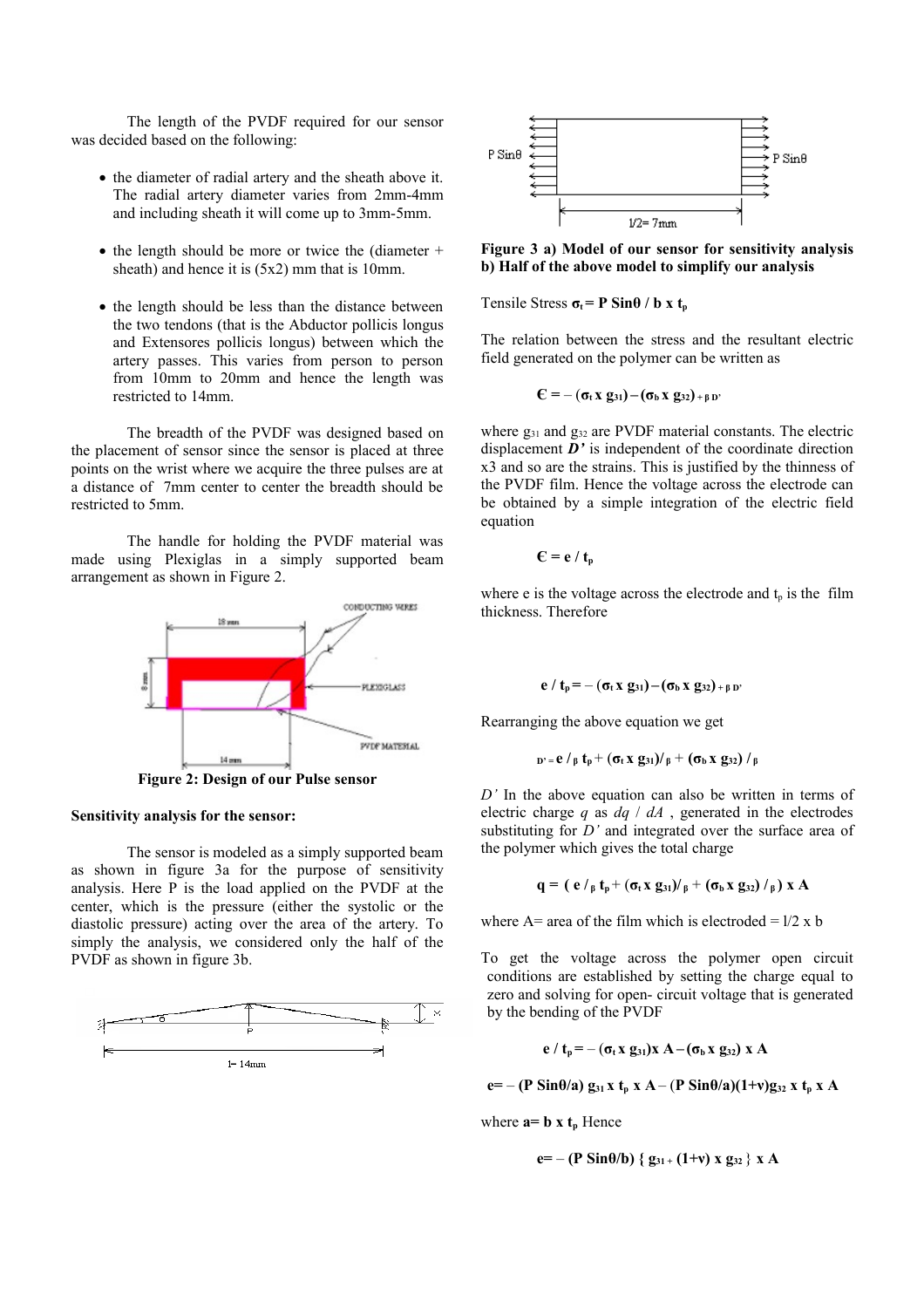Since  $g_{32}$  is very small the equation can be written as

 $e=- (P \sin \theta / b)$  **x**  $g_{31}$ **x A** 

Therefore sensitivity is given as

$$
M_0 = e / P = (Sin\theta / b) \times g_{31} \times A
$$

Considering that **θ** does not exceed 45 degrees, sensitivity is 2.1 **x 10-3 .** 

#### **Our Pulse Measuring System**

We have designed a signal conditioning unit to improve the quality of the signals such as signal scaling, amplification, linearization, filtering, and common-mode rejection, generated by the PVDF sensor before they are converted in to digital signals by the data acquisition card interfacing the computer. The signal conditioning unit consists of charge amplifier, voltage amplifier, and a low pass filter.

## **Methodology:**

The sensor system required for picking up the radial pulses from the wrist was initially tested with signals from the function generator and found to be showing the same shape of pulse as any other pulse system such as Photoplethysmography (PPG). PVDF sensor are attached



## **Figure 4: Basic block diagram of the pulse sensor system**

to the wrist at three different places as identified by siddha experts and the vata, pitta, and kapha pulses are recorded as shown in the figure 5. The sensors are firmly held at each point using a tape. By varying the pressure on the sensor head at that point recordings were done on 10 healthy subjects in the age group of around 20-30 years with a mean age of around 25 years, who had no history of cardiovascular disease. The recording was done three times a day for each subject to see the variation of three pulses during morning, afternoon and evening. All the subjects were asked to fill up a questionnaire regarding their daily routine activities and lifestyles which will indicate their body type and combination of doshas as per the siddha concept.



**Figure 5: Vata, Pitta, and Kapha Pulses as recorded by our sensor**

The signal was acquired at 250Hz and the three pulses were recorded one after other from all the pulse points and then analysis was done.

We followed the following procedure for recording and data acquisition:

- 1. The subjects were made to elax for 10 min before taking the readings.
- 2. The subjects were asked to sit on a chair comfortably and stretch his left arm forward approximately at the heart level for placing the sensor.
- 3. The PVDF sensor was first placed over the radial artery where we recorded the vata pulse, that is the sensor was placed below the radial styloid as shown in the figure. The radial styloid is the protruding wrist bone on the thumb side of the hand of the pulse recipient.
- 4. Then the second pulse and the third pulse were recorded by placing the sensors at the second and the third pulse points respectively which are next to the first pulse point. All the three pulses were recorded at the same smapling frequency 250 Hz.
- 5. The recording was done three times a day for each subject at the same ambient room temperature during recording 22-24 °C.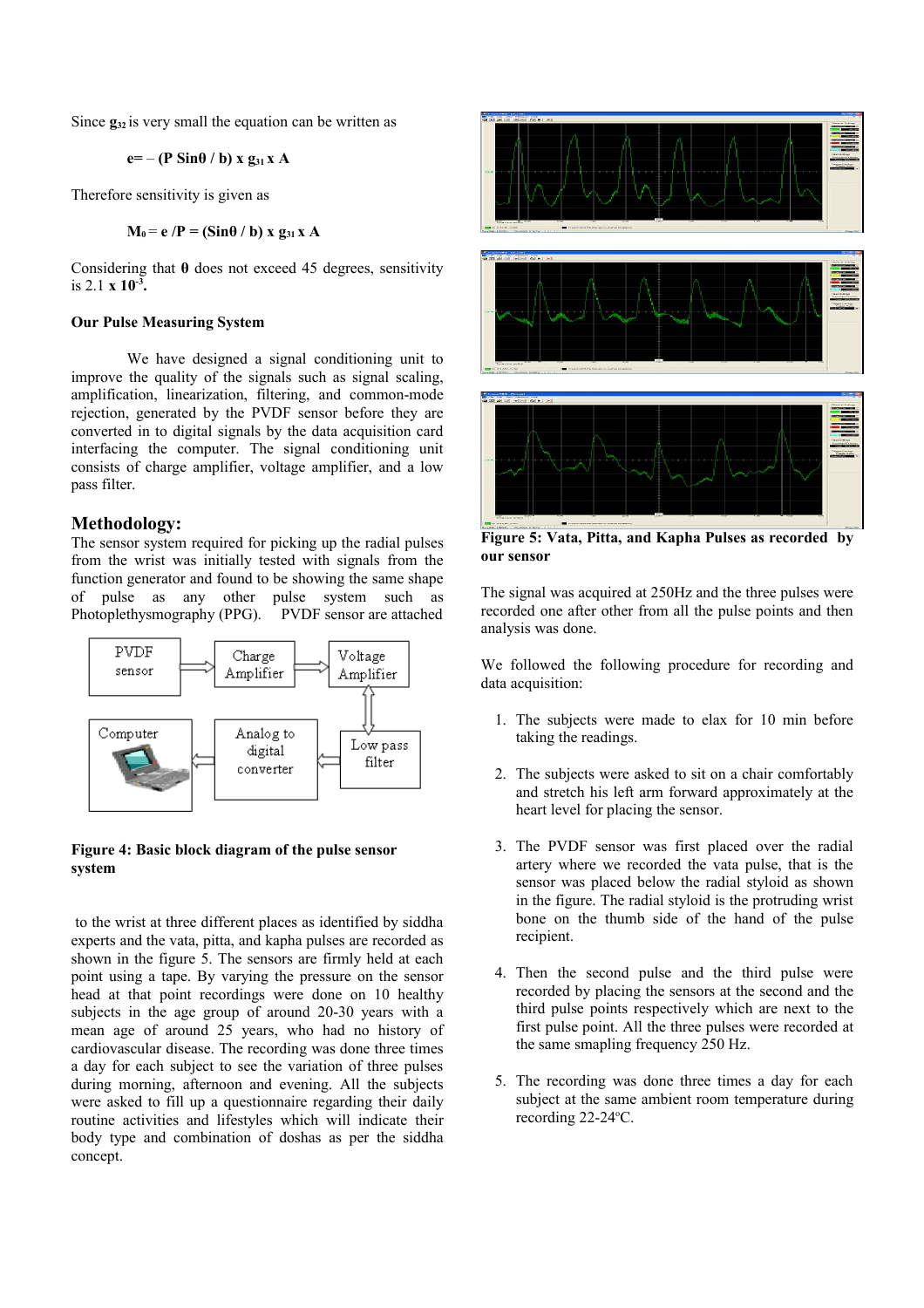## **RESULTS AND DISCUSSION**

The shapes of the pulses were varying across subjects and there was also variation in amplitude and frequency among the three pulses within subjects. According to the siddha theory and principles the three pulses vary in amplitude in the ratios of 1:2:4 for kapha, pitta, and vata respectively and the frequencies must be 80-95 beats/min for vata pulse, 70-80 beats/min for pitta pulse and 50-60 beats/min for kapha pulse. According to the amplitude and the frequency of the three pulses we classified the subjects as vata, pitta and kapha type if either the amplitude or frequency deviates from that of the prescribed for normal subjects.

The frequency analysis of a subject's pulses are shown in figure 6. It could be inferred from the data that the vata pulse rate is less than the normal range that is 80-90 beats/min where as the pitta and the kapha pulse is with in the normal range. This indicates that the person may have less vata constituents. Further we can also find that the pulses are varying over time that is during morning, afternoon and evening even though there is variation in the pulse rate of the three pulses we can see that pitta pulse is always maintaining higher rate than the other two pulses.

From the amplitude data as shown in figure 7 of the same subject, it could be inferred that the ratio of vata, pitta, and kapha pulses are in the ratios 1: 0.6: 0.4 respectively. This indicates that that the person is having more pitta and kapha constituents.

|           | Vata pulse in<br>(beats/min) | Pitta pulse in<br>(beats/min) | Kapha<br>pulse in<br>(beats/min) |
|-----------|------------------------------|-------------------------------|----------------------------------|
| Morning   | 60                           |                               | 63                               |
| Afternoon |                              |                               | 60                               |
| Evening   |                              |                               |                                  |

**Figure 6: The variation of the pulse rate for the three pulses during morning, afternoon and evening of a typical subject**



|           | Vata pulse<br>amplitude in<br>(volts) | Pitta pulse<br>amplitude in<br>(volts) | Kapha<br>pulse<br>amplitude<br>in (volts) |
|-----------|---------------------------------------|----------------------------------------|-------------------------------------------|
| Morning   | 10                                    |                                        |                                           |
| Afternoon | 9.5                                   | 42                                     | 5.5                                       |
| Evening   |                                       |                                        | 38                                        |



**Figure 7: The variation of the pulse amplitude for the three pulses during morning, afternoon and evening of a typical subject**

The scores of the subject in the standard Ayurvedic questionnaire is vata-62, pitta- 70, and kapha-67. This also indicates that the person is having less vata and more pitta constituents. The amplitude and frequency analysis was done for all the 10 subjects and is shown in table 2.

## **DISCUSSION**

Comparing the information regarding the ayurvedic body type of the subjects obtained with the help of the questionnaire and the result with our analysis, it is interesting to note that body type classification done by both methods coincides. If this is not a coincidence, then raises an important question that how can the pulse waveform, which represent specific properties of circulatory system, reveal fundamental information about subjects personality characteristics, including the psychical and physical?

Establishing that the three pulse provides information about the personality characteristics is difficult and it requires long term comprehensive, comparative research in to both modern medicine and Indian medicine.

The present work is only a preliminary work in that direction.

Pulse diagnosis assumes an enormous significance in several alternative medical systems such as siddha medicine, chinese medicine etc., and the present work is a preliminary investigation to study the basis for the fundamental importance given to the pulse diagnosis in alternative medical systems.